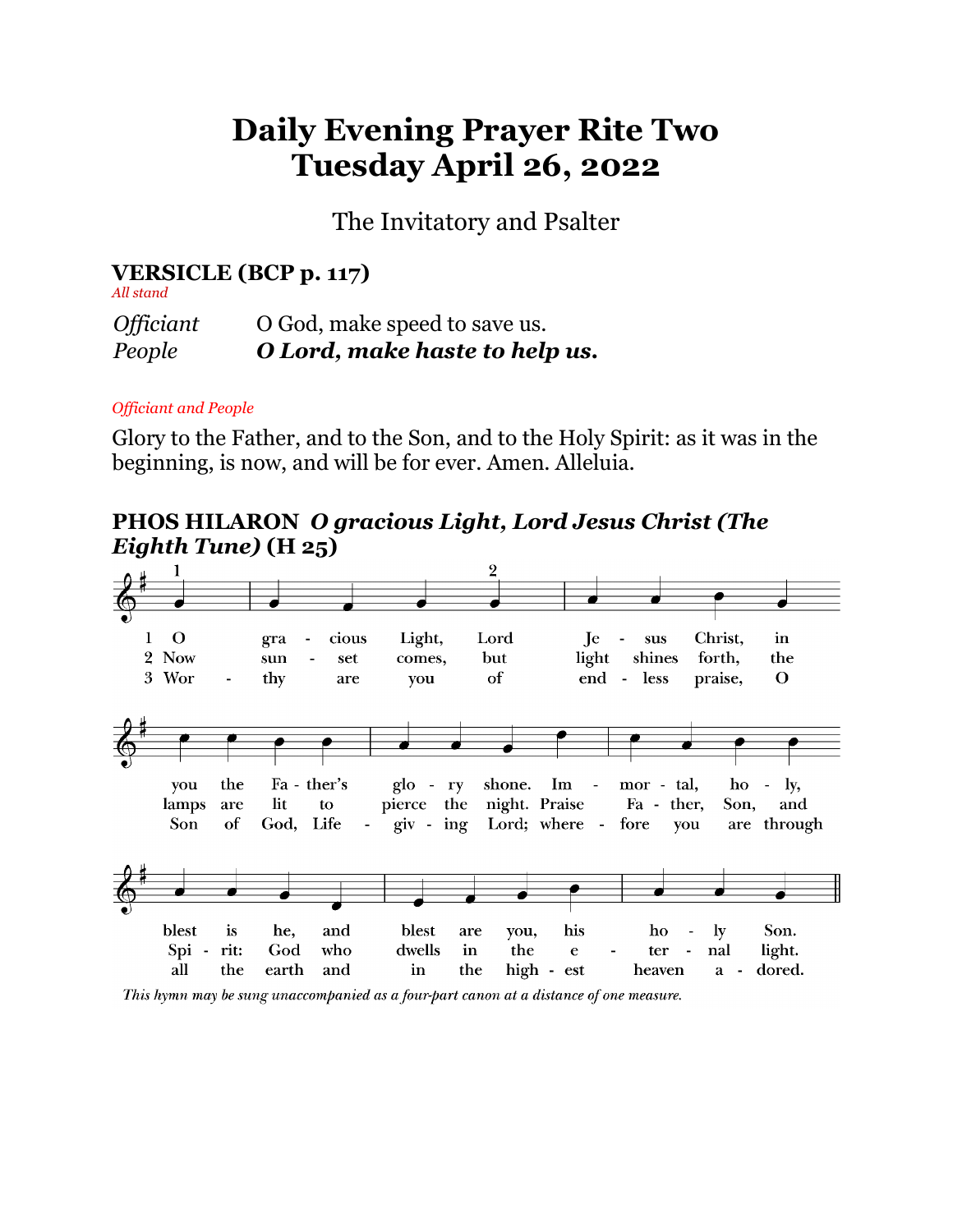#### **PSALM 10**

- 1 Why do you stand so far off, O LORD, \* and hide yourself in time of trouble?
- 2 The wicked arrogantly persecute the poor, \* but they are trapped in the schemes they have devised.
- 3 The wicked boast of their heart's desire; \* the covetous curse and revile the LORD.
- 4 The wicked are so proud that they care not for God; \* their only thought is, "God does not matter."
- 5 Their ways are devious at all times; your judgments are far above out of their sight; \* they defy all their enemies.
- 6 They say in their heart, "I shall not be shaken; \* no harm shall happen to me ever."
- 7 Their mouth is full of cursing, deceit, and oppression; \* under their tongue are mischief and wrong.
- 8 They lurk in ambush in public squares and in secret places they murder the innocent; \* they spy out the helpless.
- 9 They lie in wait, like a lion in a covert; they lie in wait to seize upon the lowly; \* they seize the lowly and drag them away in their net.
- 10 The innocent are broken and humbled before them; \* the helpless fall before their power.
- 11 They say in their heart, "God has forgotten; \* he hides his face; he will never notice."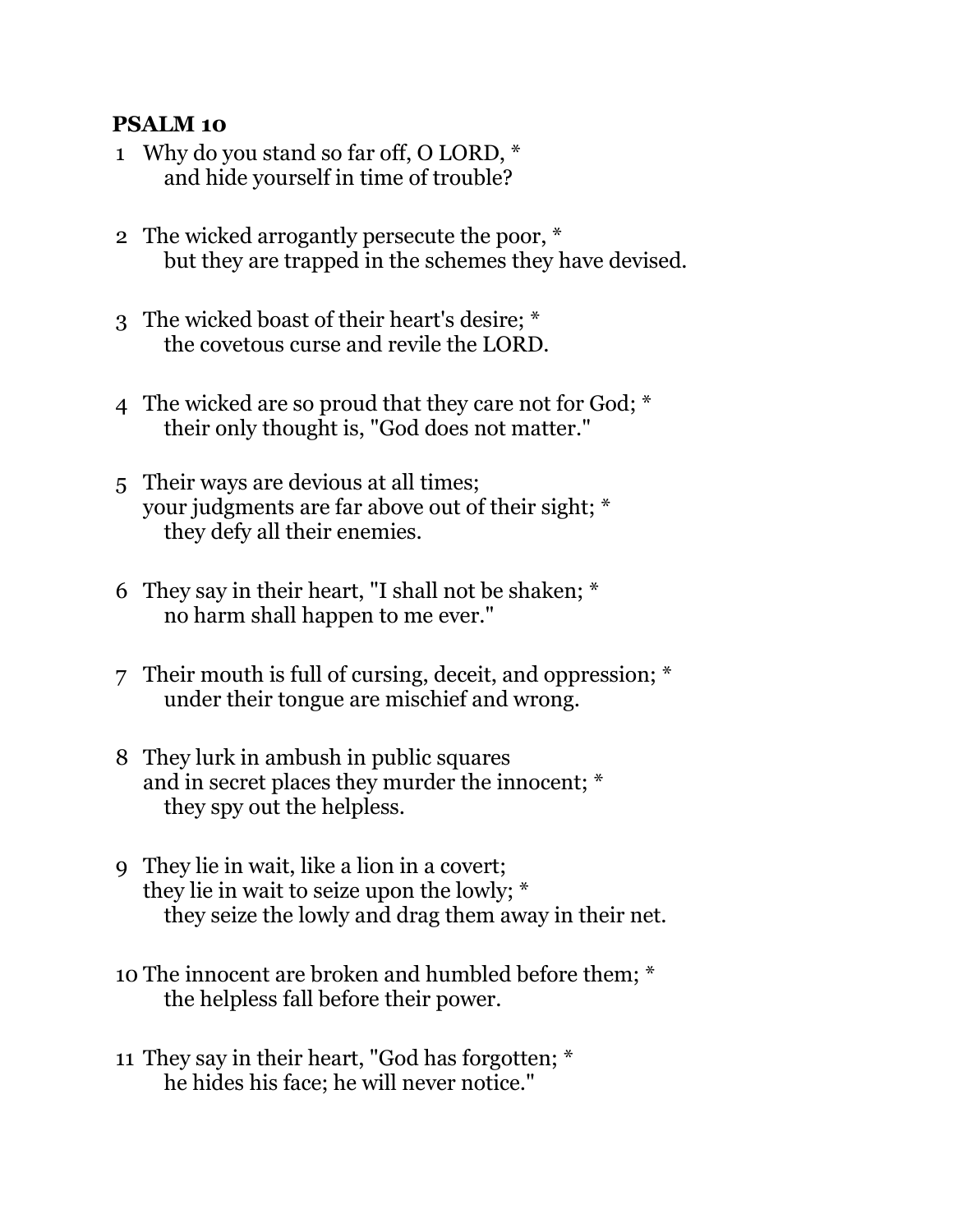- 12 Rise up, O LORD; lift up your hand, O God; \* do not forget the afflicted.
- 13 Why should the wicked revile God? \* why should they say in their heart, "You do not care"?
- 14 Surely, you behold trouble and misery; \* you see it and take it into your own hand.
- 15 The helpless commit themselves to you, \* for you are the helper of orphans.
- 16 Break the power of the wicked and evil; \* search out their wickedness until you find none.
- 17 The LORD is King for ever and ever;  $*$ the ungodly shall perish from his land.
- 18 The LORD will hear the desire of the humble; \* you will strengthen their heart and your ears shall hear;
- 19 To give justice to the orphan and oppressed, \* so that mere mortals may strike terror no more.

#### **PSALM 11**

- 1 In the LORD have I taken refuge; \* how then can you say to me, "Fly away like a bird to the hilltop;
- 2 For see how the wicked bend the bow and fit their arrows to the string, \* to shoot from ambush at the true of heart.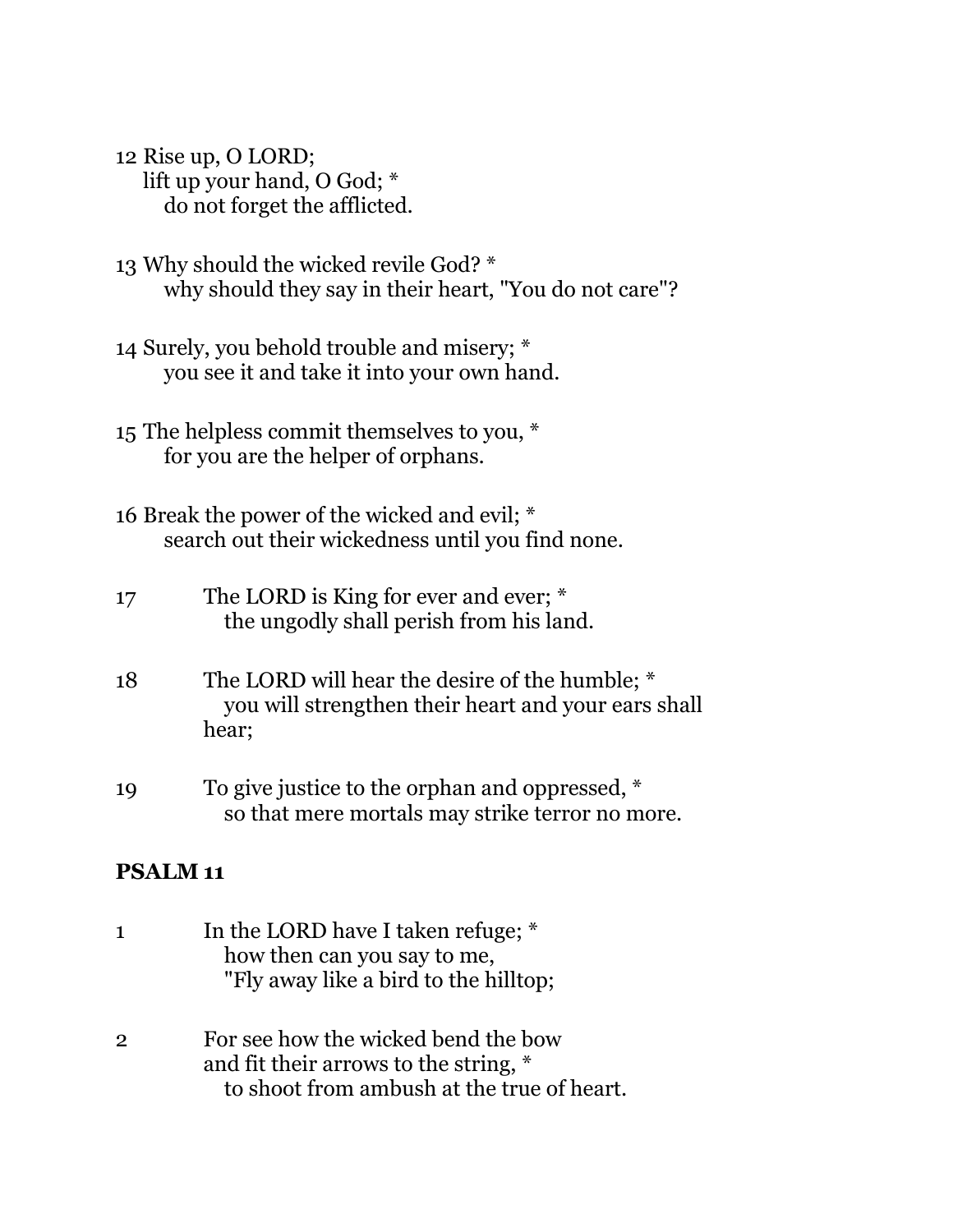| 3              | When the foundations are being destroyed, *<br>what can the righteous do?"                                    |
|----------------|---------------------------------------------------------------------------------------------------------------|
| $\overline{4}$ | The LORD is in his holy temple; *<br>the LORD'S throne is in heaven.                                          |
| 5              | His eyes behold the inhabited world; *<br>his piercing eye weighs our worth.                                  |
| 6              | The LORD weighs the righteous as well as the wicked,<br>∗<br>but those who delight in violence he abhors.     |
| 7              | Upon the wicked he shall rain coals of fire and<br>burning sulphur; *<br>a scorching wind shall be their lot. |
| 8              | For the Lord is righteous:<br>he delights in righteous deeds; *<br>and the just shall see his face.           |

### The Lessons

### *The people sit.*

A Reading from the Gospel of John (John 14:8-31).

Philip said to him, 'Lord, show us the Father, and we will be satisfied.' Jesus said to him, 'Have I been with you all this time, Philip, and you still do not know me? Whoever has seen me has seen the Father. How can you say, "Show us the Father"? Do you not believe that I am in the Father and the Father is in me? The words that I say to you I do not speak on my own; but the Father who dwells in me does his works. Believe me that I am in the Father and the Father is in me; but if you do not, then believe me because of the works themselves. Very truly, I tell you, the one who believes in me will also do the works that I do and, in fact, will do greater works than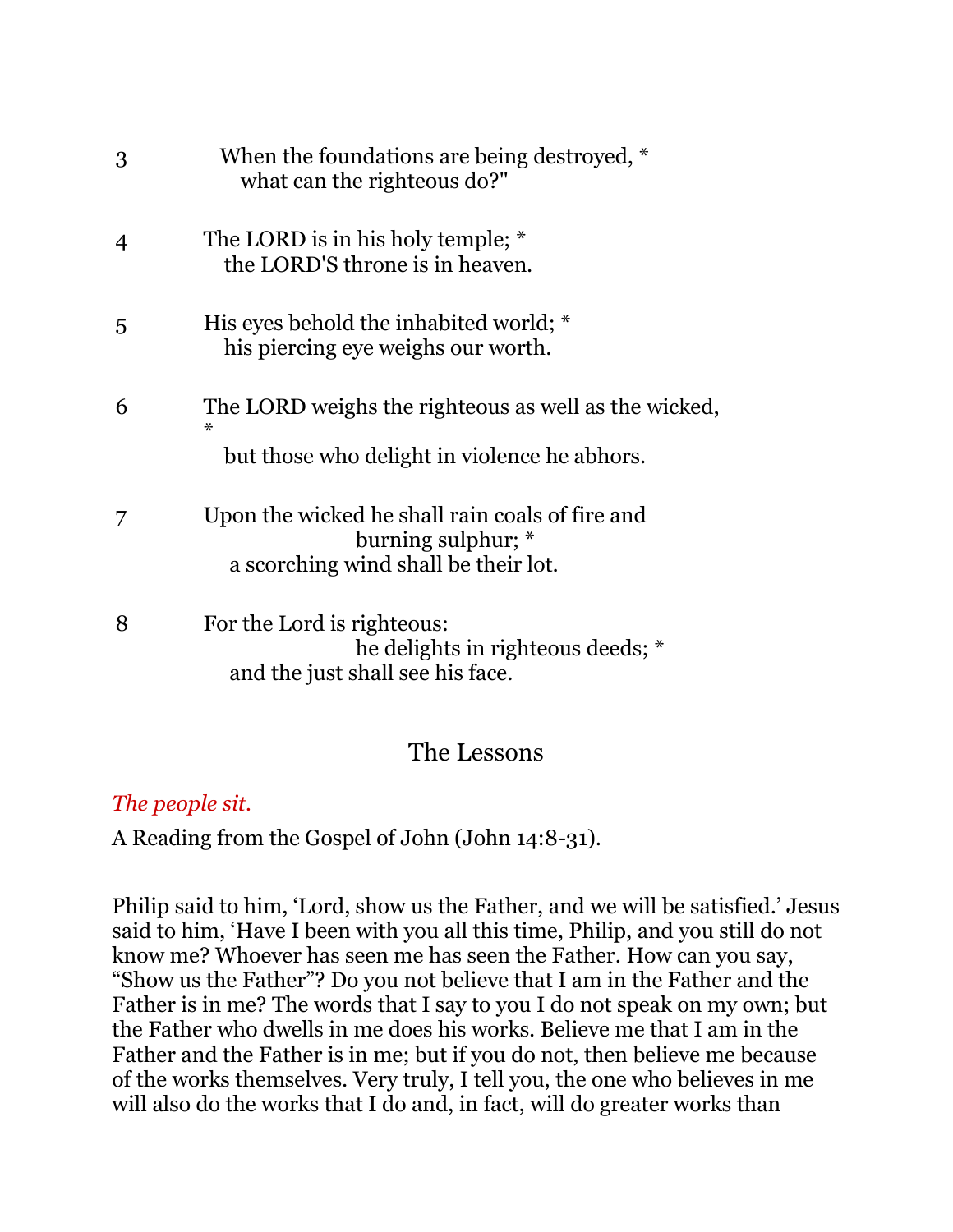these, because I am going to the Father. I will do whatever you ask in my name, so that the Father may be glorified in the Son. If in my name you ask me for anything, I will do it.

'If you love me, you will keep my commandments. And I will ask the Father, and he will give you another Advocate, to be with you for ever. This is the Spirit of truth, whom the world cannot receive, because it neither sees him nor knows him. You know him, because he abides with you, and he will be in you.

'I will not leave you orphaned; I am coming to you. In a little while the world will no longer see me, but you will see me; because I live, you also will live. On that day you will know that I am in my Father, and you in me, and I in you. They who have my commandments and keep them are those who love me; and those who love me will be loved by my Father, and I will love them and reveal myself to them.' Judas (not Iscariot) said to him, 'Lord, how is it that you will reveal yourself to us, and not to the world?' Jesus answered him, 'Those who love me will keep my word, and my Father will love them, and we will come to them and make our home with them. Whoever does not love me does not keep my words; and the word that you hear is not mine, but is from the Father who sent me.

'I have said these things to you while I am still with you. But the Advocate, the Holy Spirit, whom the Father will send in my name, will teach you everything, and remind you of all that I have said to you. Peace I leave with you; my peace I give to you. I do not give to you as the world gives. Do not let your hearts be troubled, and do not let them be afraid. You heard me say to you, "I am going away, and I am coming to you." If you loved me, you would rejoice that I am going to the Father, because the Father is greater than I. And now I have told you this before it occurs, so that when it does occur, you may believe. I will no longer talk much with you, for the ruler of this world is coming. He has no power over me; but I do as the Father has commanded me, so that the world may know that I love the Father. Rise, let us be on our way.

*Reader* The Word of the Lord. *People Thanks be to God.*

*Silence may follow.*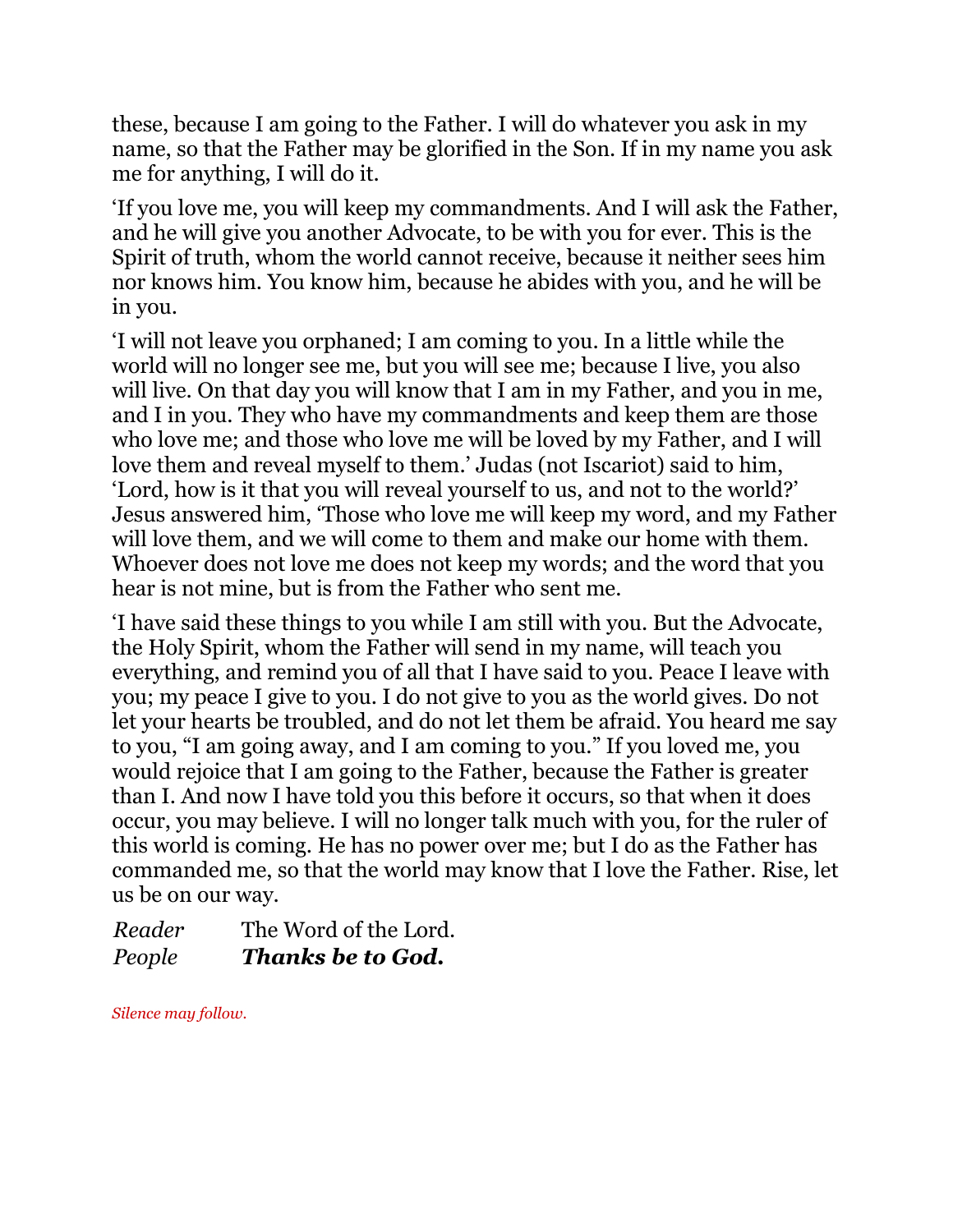### **MAGNIFICAT:** *Tell out, my soul, the greatness of the Lord (Birmingham)* **(H 437)**

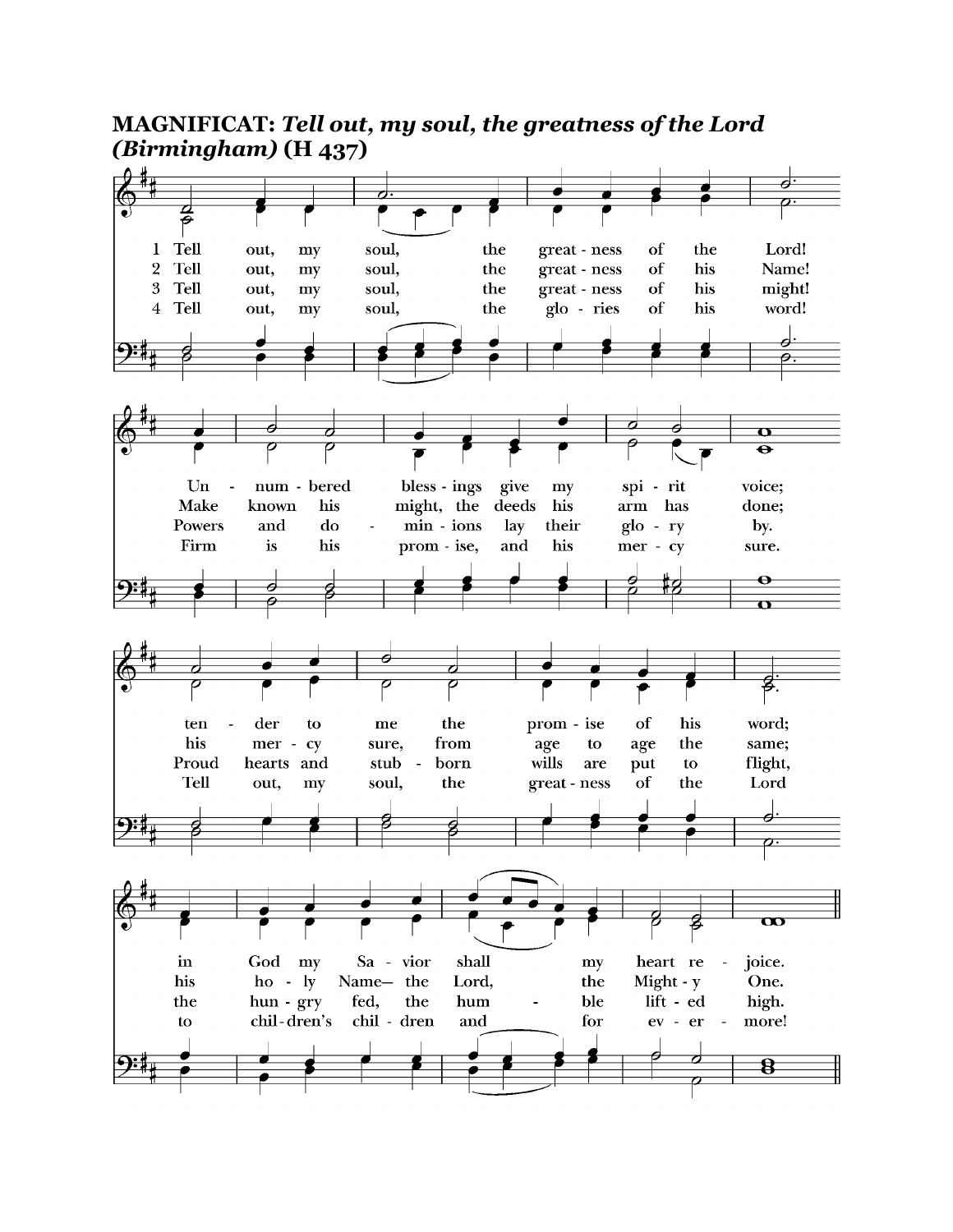## The Prayers

#### **SALUTATION (BCP p. 121)**

*The people stand or kneel*

| <i><b>Officiant</b></i> | The Lord be with you. |
|-------------------------|-----------------------|
| People                  | And also with you.    |
| <i><b>Officiant</b></i> | Let us pray.          |

#### **THE LORD'S PRAYER (BCP p. 121)**

*Officiant and People*

Our Father in heaven, hallowed be your Name, your kingdom come, your will be done, on earth as in heaven. Give us today our daily bread. Forgive us our sins as we forgive those who sin against us. Save us from the time of trial and deliver us from evil. For the kingdom, the power, and the glory are yours,

now and forever. Amen.

#### **SUFFRAGES (BCP p. 121)**

- V. Show us your mercy, O Lord;
- R. And grant us your salvation.
- V. Clothe your ministers with righteousness;
- R. Let your people sing with joy.
- V. Give peace, O Lord, in all the world;
- R. For only in you can we live in safety.
- V. Lord, keep this nation under your care;
- R. And guide us in the way of justice and truth.
- V. Let your way be known upon earth;
- R. Your saving health among all nations.
- V. Let not the needy, O Lord, be forgotten;
- R. Nor the hope of the poor be taken away.
- V. Create in us clean hearts, O God;
- R. And sustain us with your Holy Spirit.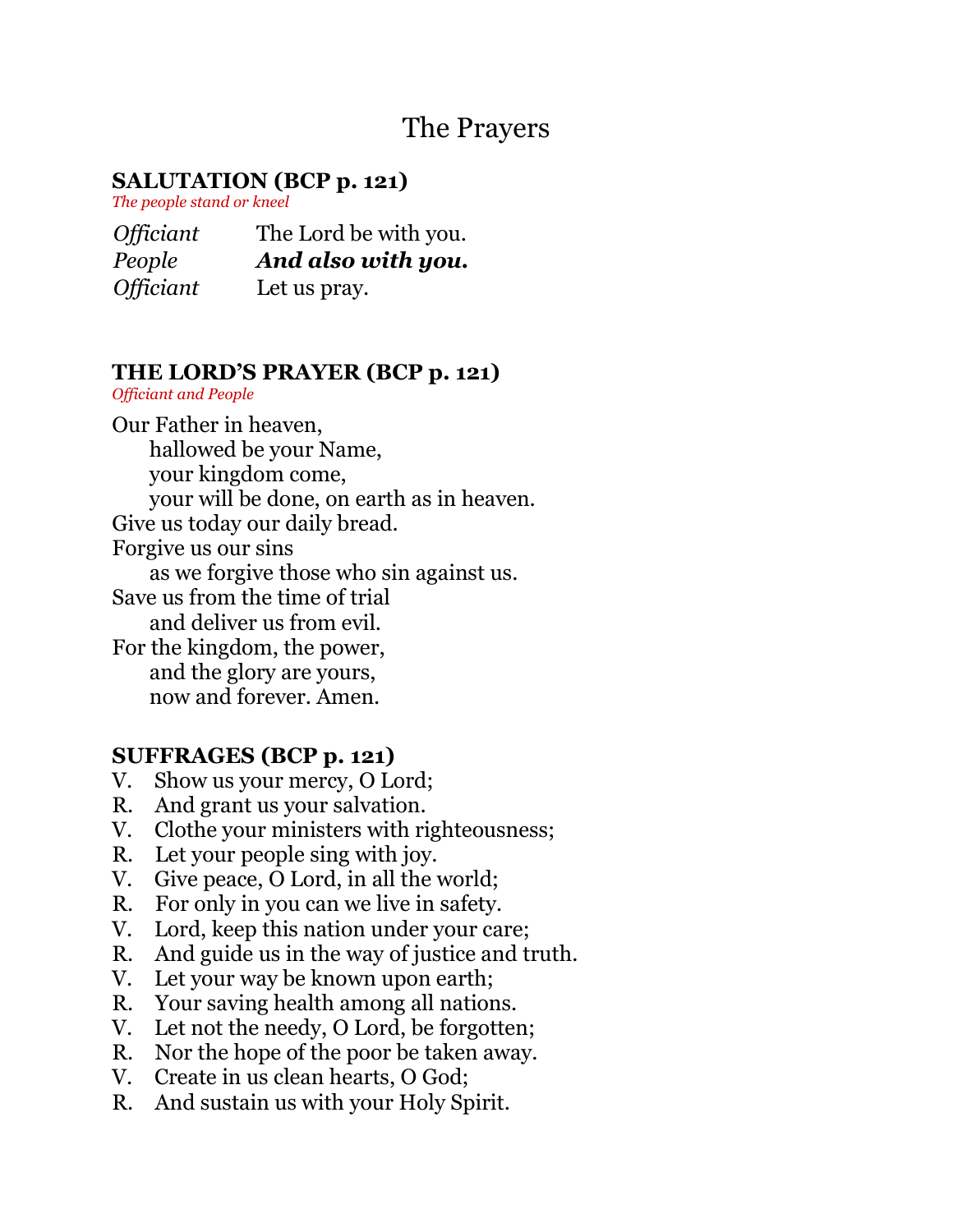### **FIRST COLLECT (BCP p. 122)**

Almighty and everlasting God, who in the Paschal mystery established the new covenant of reconciliation: Grant that all who have been reborn into the fellowship of Christ's Body may show forth in their lives what they profess by their faith; through Jesus Christ our Lord, who lives and reigns with you and the Holy Spirit, one God, for ever and ever. *Amen.*

### **SECOND COLLECT (BCP p. 122)**

Be our light in the darkness, O Lord, and in your great mercy defend us from all perils and dangers of this night; for the love of your only Son, our Savior Jesus Christ. *Amen*.

### **PRAYER FOR MISSION (BCP p. 124)**

O God and Father of all, whom the whole heavens adore: Let the whole earth also worship you, all nations obey you, all tongues confess and bless you, and men and women everywhere love you and serve you in peace; through Jesus Christ our Lord. *Amen*.

### **ANTHEM**

*Order My Steps*

### **THE GENERAL THANKSGIVING (BCP p. 125)**

*Officiant and People*

Almighty God, Father of all mercies, we your unworthy servants give you humble thanks for all your goodness and loving-kindness to us and to all whom you have made. We bless you for our creation, preservation, and all the blessings of this life; but above all for your immeasurable love in the redemption of the world by our Lord Jesus Christ; for the means of grace, and for the hope of glory. And, we pray, give us such an awareness of your mercies, that with truly thankful hearts we may show forth your praise, not only with our lips, but in our lives, by giving up our selves to your service, and by walking before you